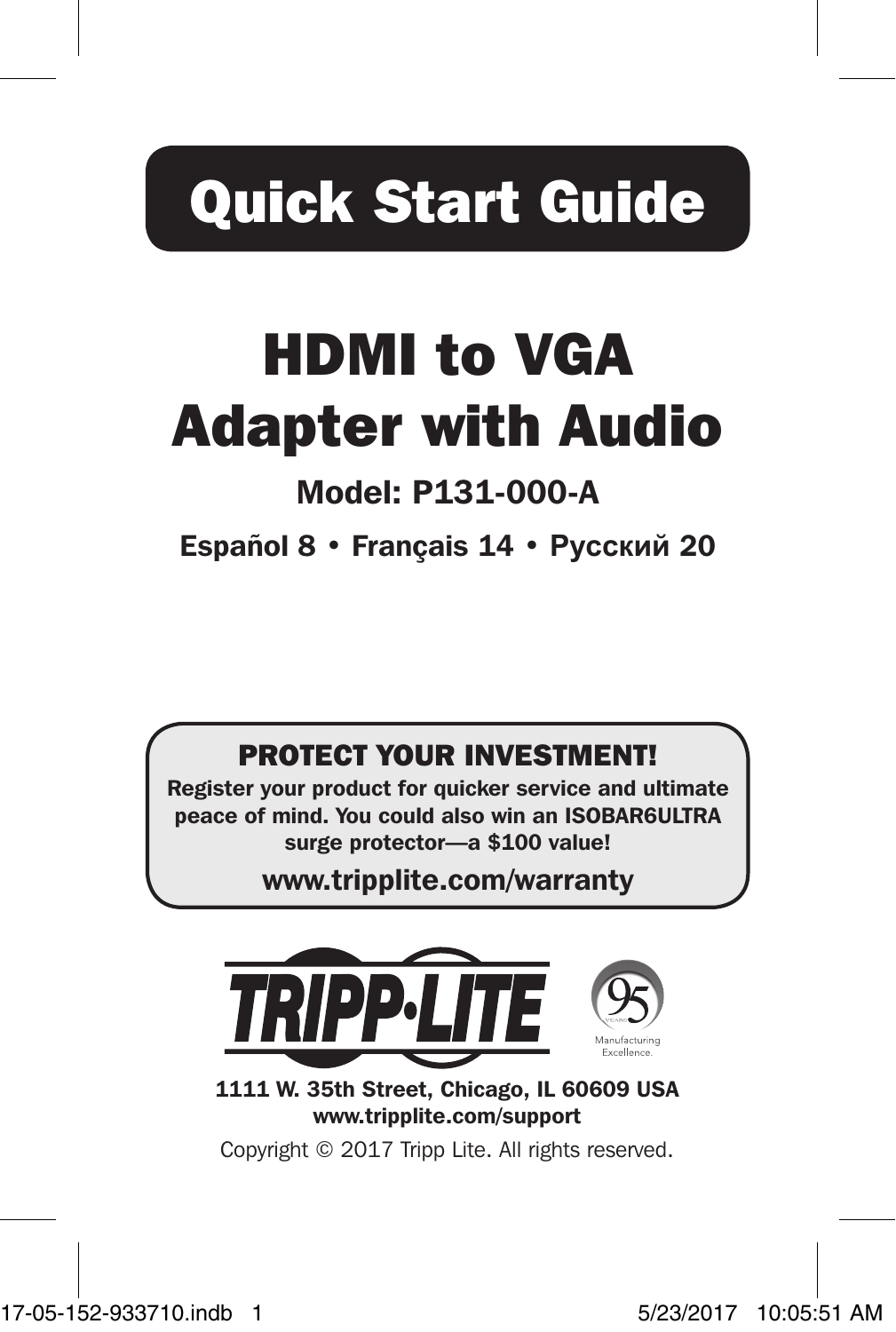## Product Features

- Connect your HDMI-enabled device to a VGA display with audio
- Supports resolutions up to 1920 x 1200  $@$ 60Hz
- Bus-powered via HDMI, plus a USB Micro-B port for when additional power is needed
- HDCP 1.4 and HDMI 1.4 compliant
- Plug-and-play; no software or drivers to install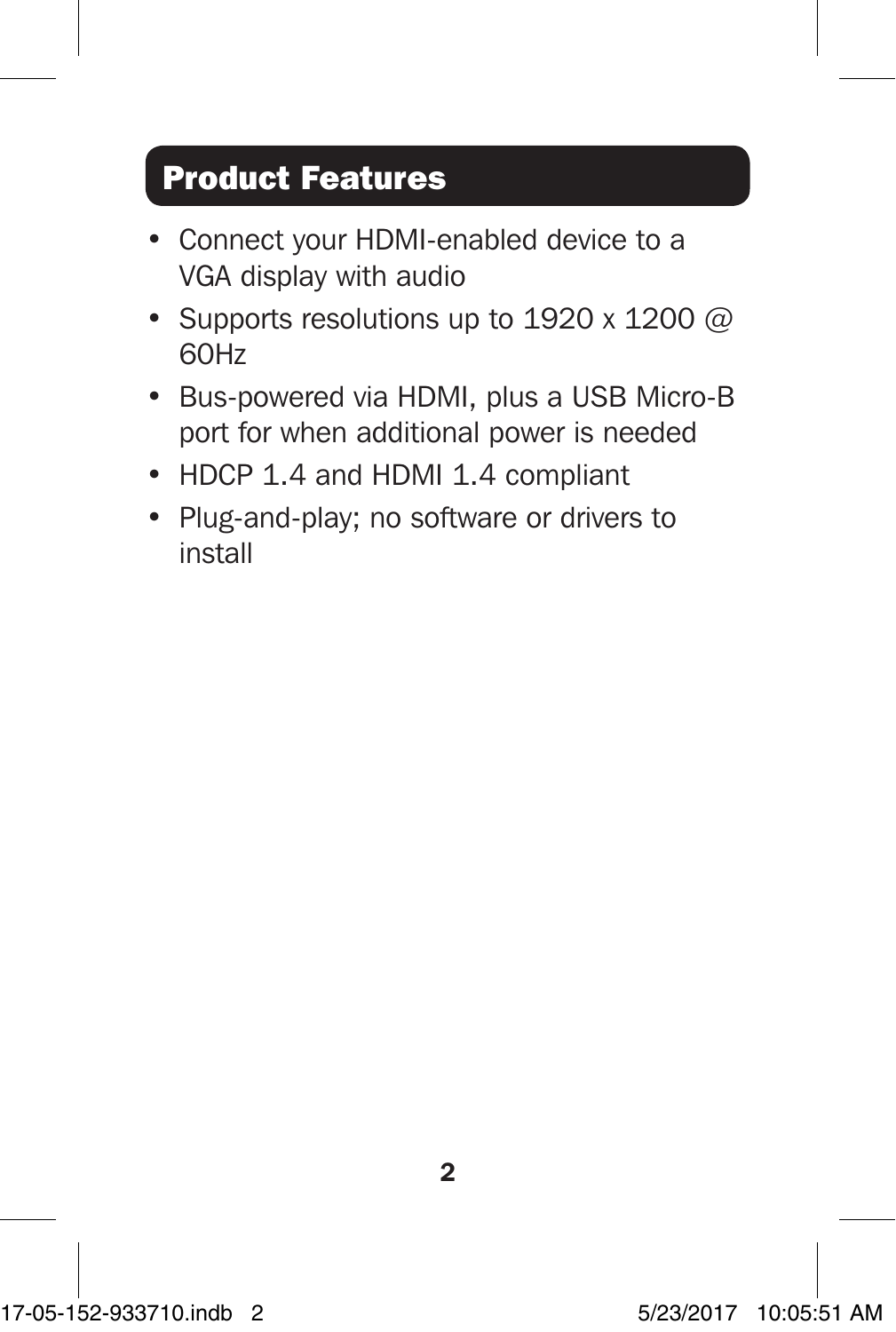## Installation

*Note: Make sure that all devices you are connecting are powered off prior to installation.*

- 1. Connect the HDMI connector to an HDMI source.
- 2 Connect the VGA cable to the adapter's VGA port and a VGA display.
- 3 Connect a 3.5 mm audio cable from the unit's audio jack to the audio-in jack on the monitor or speakers.
- 4 Power on the connected devices. If the unit does not receive a signal after powering on the devices, connect a USB cable from the adapter's USB Micro-B port to the USB-A port on a USB charger or HDMI source.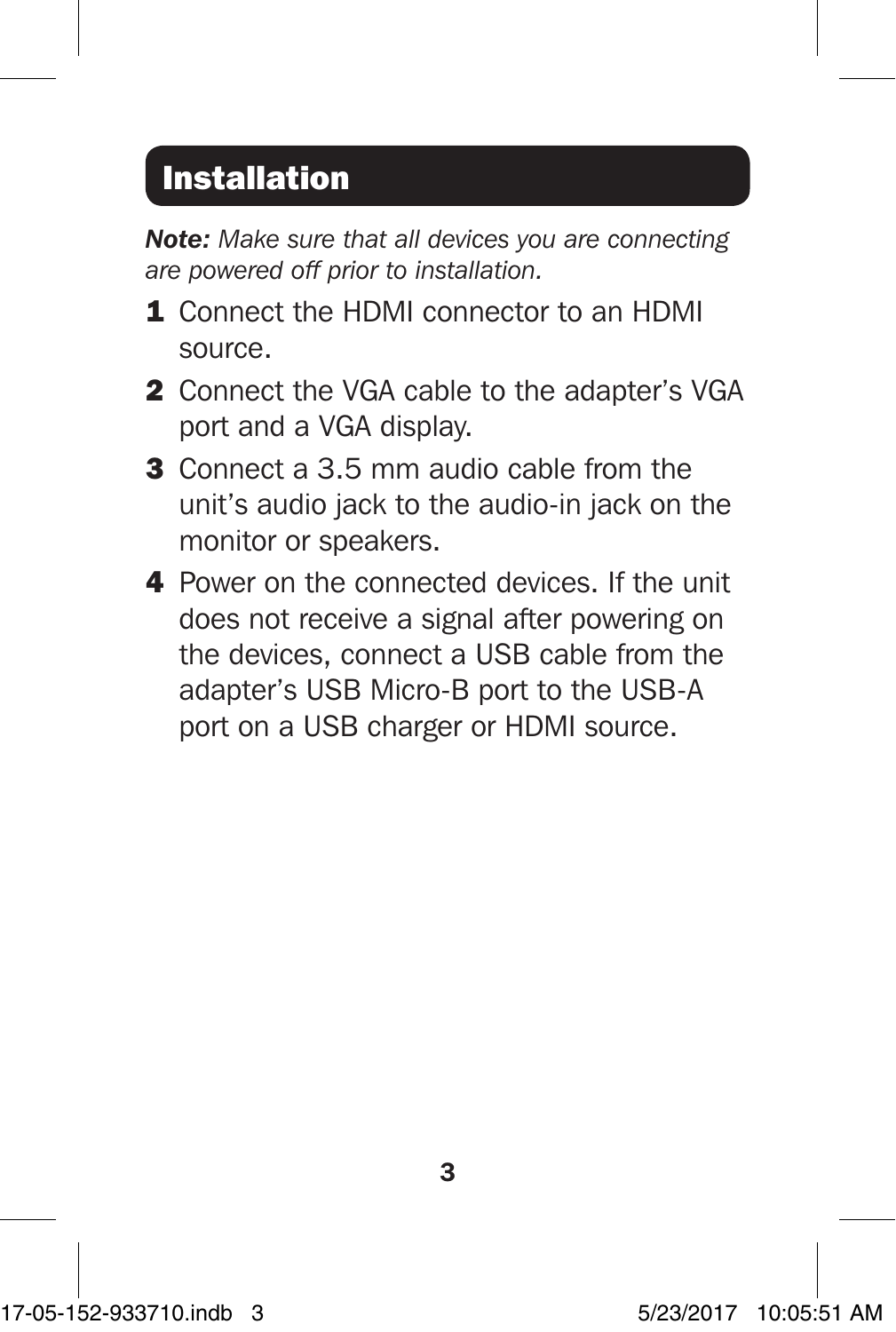## Specifications

| <b>Connectors</b> |                      |
|-------------------|----------------------|
| Audio/Video Input | HDMI (Male)          |
| Video Output      | HD15 (Female)        |
| Audio Output      | 3.5 mm (Female)      |
| USB (Power)       | USB Micro-B (Female) |

| <b>Environmental</b> |                           |
|----------------------|---------------------------|
| Operating            | 32 to 104°F               |
| Temperature          | (0 to $40^{\circ}$ C)     |
| Storage              | 5 to 122°F                |
| Temperature          | $(-15$ to $50^{\circ}$ C) |
| Storage Humidity     | 0% to 85% RH,             |
|                      | Non-Condensing            |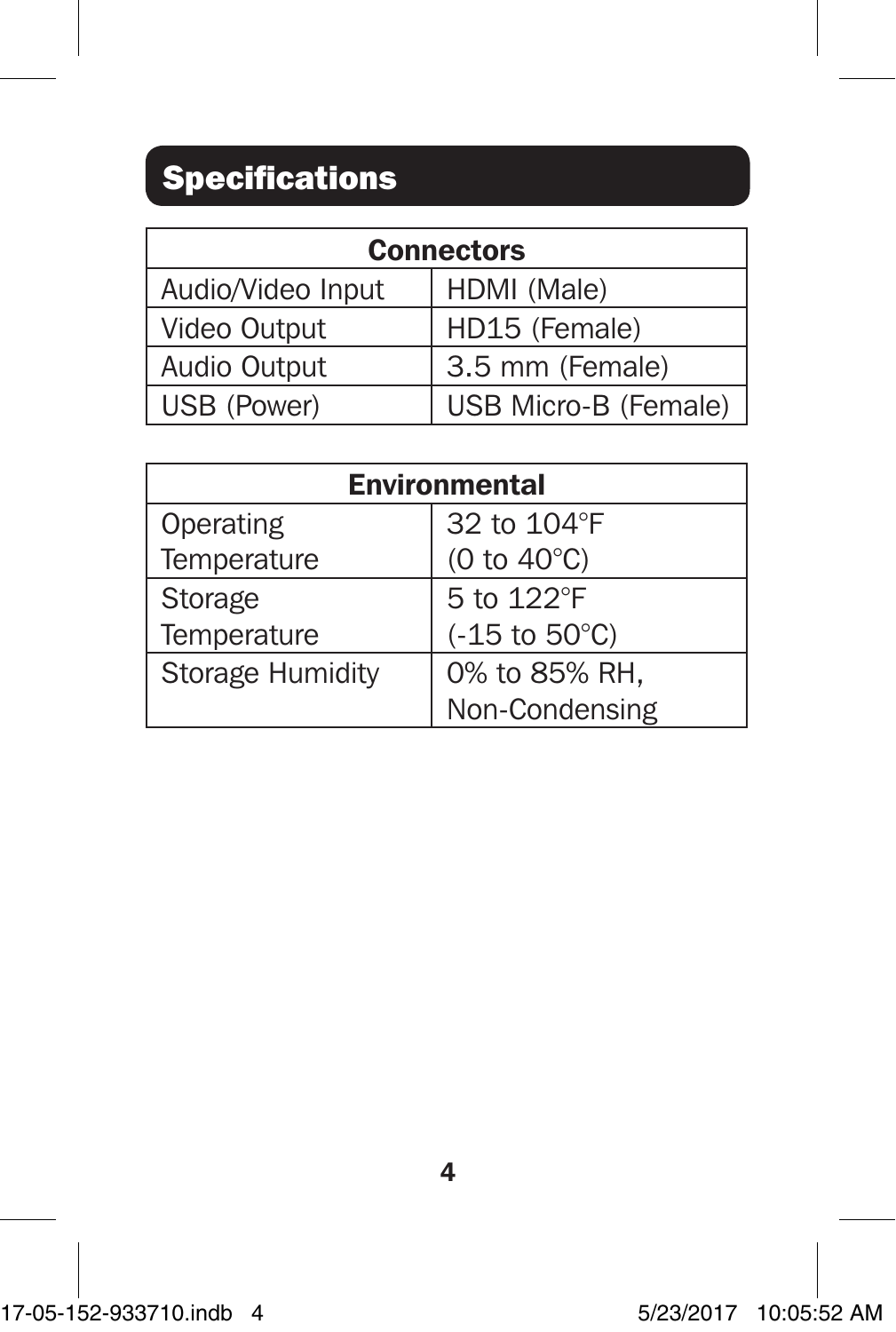## Warranty and Product Registration

### 1-Year Limited Warranty

TRIPP LITE warrants its products to be free from defects in materials and workmanship for a period of one (1) year from the date of initial purchase. TRIPP LITE's obligation under this warranty is limited to repairing or replacing (at its sole option) any such defective products. To obtain service under this warranty, you must obtain a Returned Material Authorization (RMA) number from TRIPP LITE or an authorized TRIPP LITE service center. Products must be returned to TRIPP LITE or an authorized TRIPP LITE service center with transportation charges prepaid and must be accompanied by a brief description of the problem encountered and proof of date and place of purchase. This warranty does not apply to equipment, which has been damaged by accident, negligence or misapplication or has been altered or modified in any way.

EXCEPT AS PROVIDED HEREIN, TRIPP LITE MAKES NO WARRANTIES, EXPRESS OR IMPLIED, INCLUDING WARRANTIES OF MERCHANTABILITY AND FITNESS FOR A PARTICULAR PURPOSE. Some states do not permit limitation or exclusion of implied warranties; therefore, the aforesaid limitation(s) or exclusion(s) may not apply to the purchaser.

EXCEPT AS PROVIDED ABOVE, IN NO EVENT WILL TRIPP LITE BE LIABLE FOR DIRECT, INDIRECT, SPECIAL, INCIDENTAL OR CONSEQUENTIAL DAMAGES ARISING OUT OF THE USE OF THIS PRODUCT, EVEN IF ADVISED OF THE POSSIBILITY OF SUCH DAMAGE. Specifically, TRIPP LITE is not liable for any costs, such as lost profits or revenue, loss of equipment, loss of use of equipment, loss of software, loss of data, costs of substitutes, claims by third parties, or otherwise.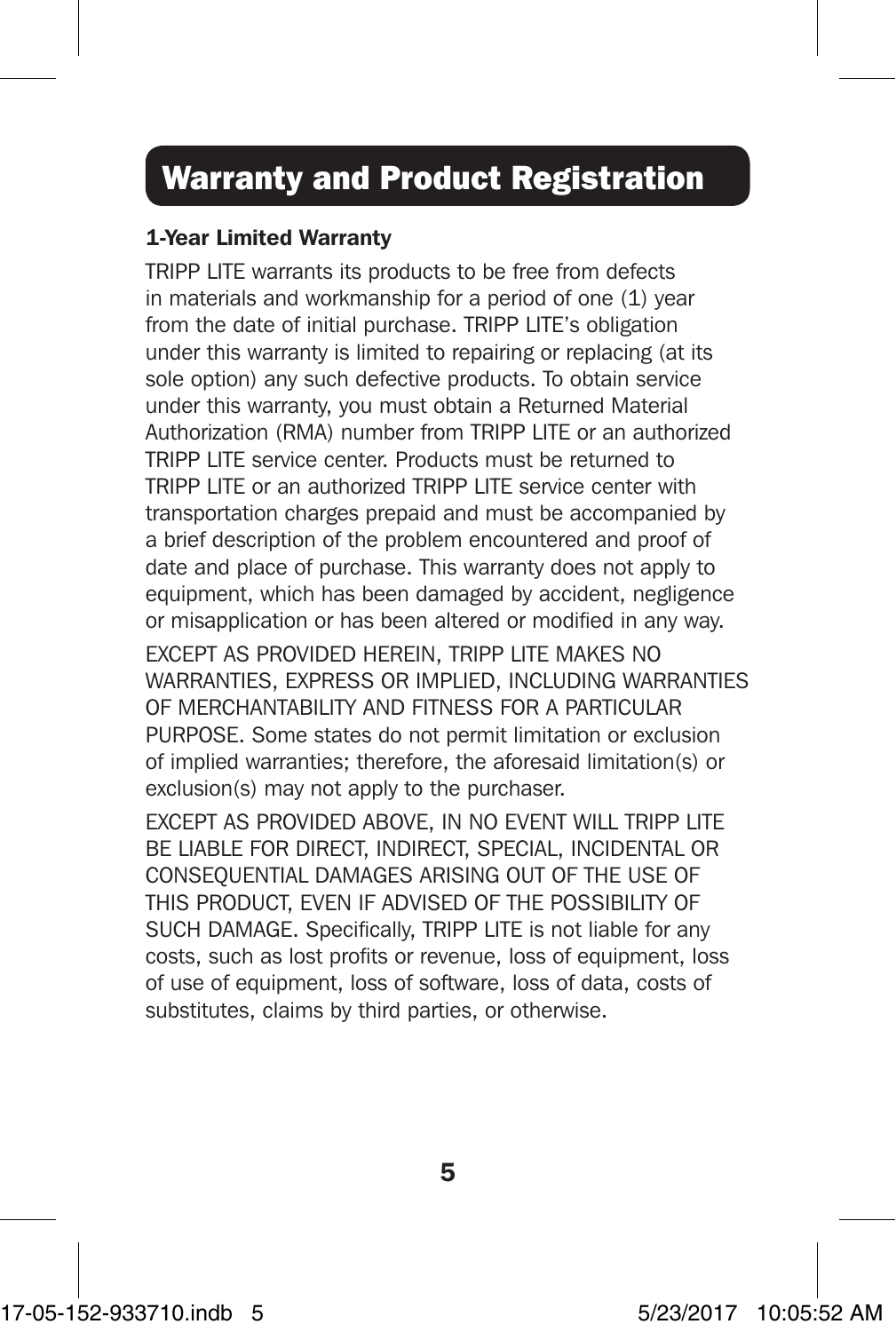## Warranty and Product Registration

#### Product Registration

Visit www.tripplite.com/warranty today to register your new Tripp Lite product. You'll be automatically entered into a drawing for a chance to win a FREE Tripp Lite product!\*

\* No purchase necessary. Void where prohibited. Some restrictions apply. See website for details.

### FCC Notice, Class B

This device complies with part 15 of the FCC Rules. Operation is subject to the following two conditions: (1) This device may not cause harmful interference, and (2) this device must accept any interference received, including interference that may cause undesired operation.

Note: This equipment has been tested and found to comply with the limits for a Class B digital device, pursuant to part 15 of the FCC Rules. These limits are designed to provide reasonable protection against harmful interference in a residential installation. This equipment generates, uses and can radiate radio frequency energy and, if not installed and used in accordance with the instructions, may cause harmful interference to radio communications. However, there is no guarantee that interference will not occur in a particular installation. If this equipment does cause harmful interference to radio or television reception, which can be determined by turning the equipment off and on, the user is encouraged to try to correct the interference by one or more of the following measures:

- Reorient or relocate the receiving antenna.
- Increase the separation between the equipment and receiver.
- Connect the equipment into an outlet on a circuit different from that to which the receiver is connected.
- Consult the dealer or an experienced radio/TV technician for help.

6

17-05-152-933710.indb 6 5/23/2017 10:05:52 AM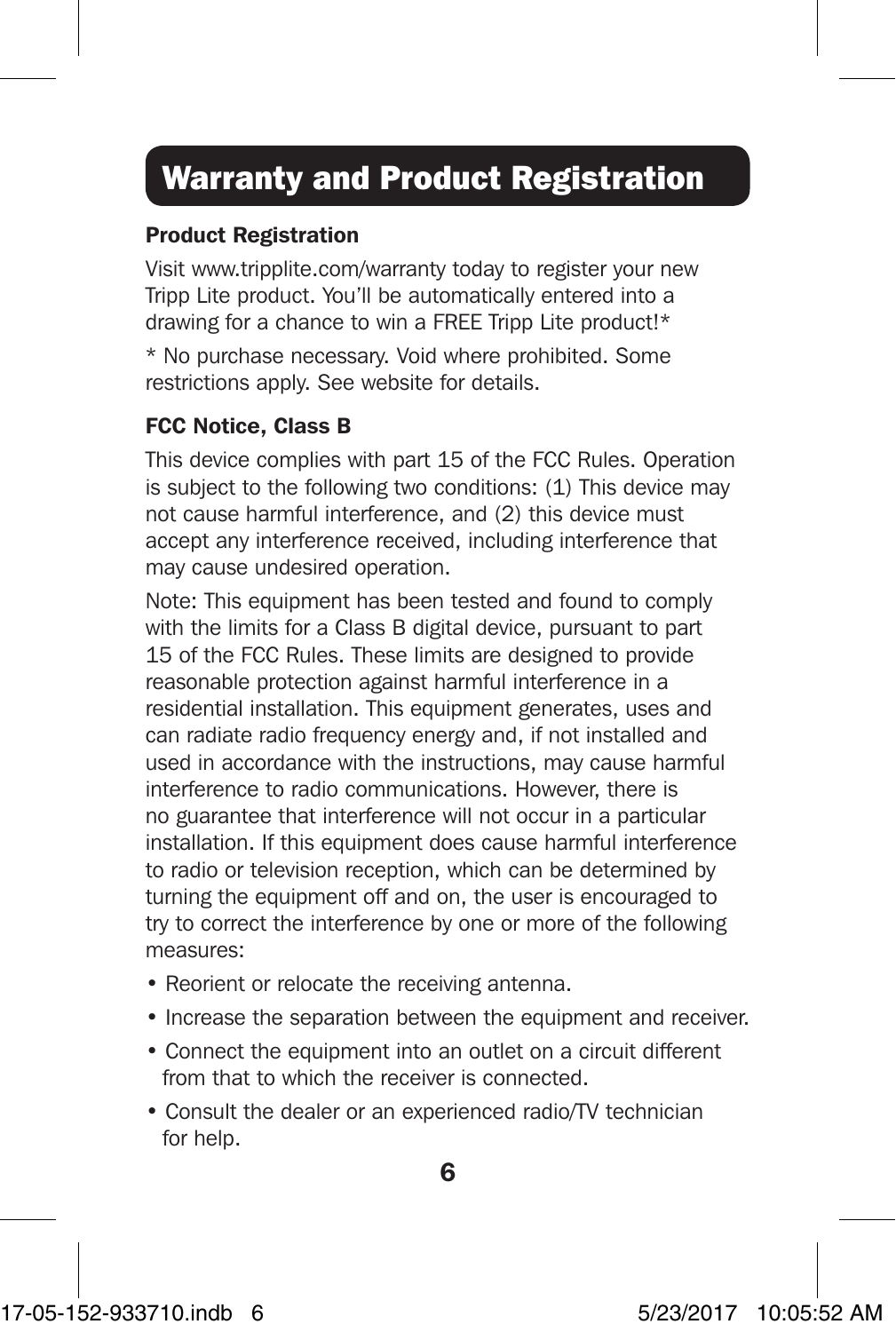## Warranty and Product Registration

Any changes or modifications to this equipment not expressly approved by Tripp Lite could void the user's authority to operate this equipment.

### WEEE Compliance Information for Tripp Lite Customers and Recyclers (European Union)



Under the Waste Electrical and Electronic Equipment (WEEE) Directive and implementing regulations, when customers buy new electrical and electronic equipment from Tripp Lite they are entitled to:

- Send old equipment for recycling on a one-for-one, like-for-like basis (this varies depending on the country)
- Send the new equipment back for recycling when this ultimately becomes waste

Use of this equipment in life support applications where failure of this equipment can reasonably be expected to cause the failure of the life support equipment or to significantly affect its safety or effectiveness is not recommended.

Tripp Lite has a policy of continuous improvement. Product specifications are subject to change without notice.

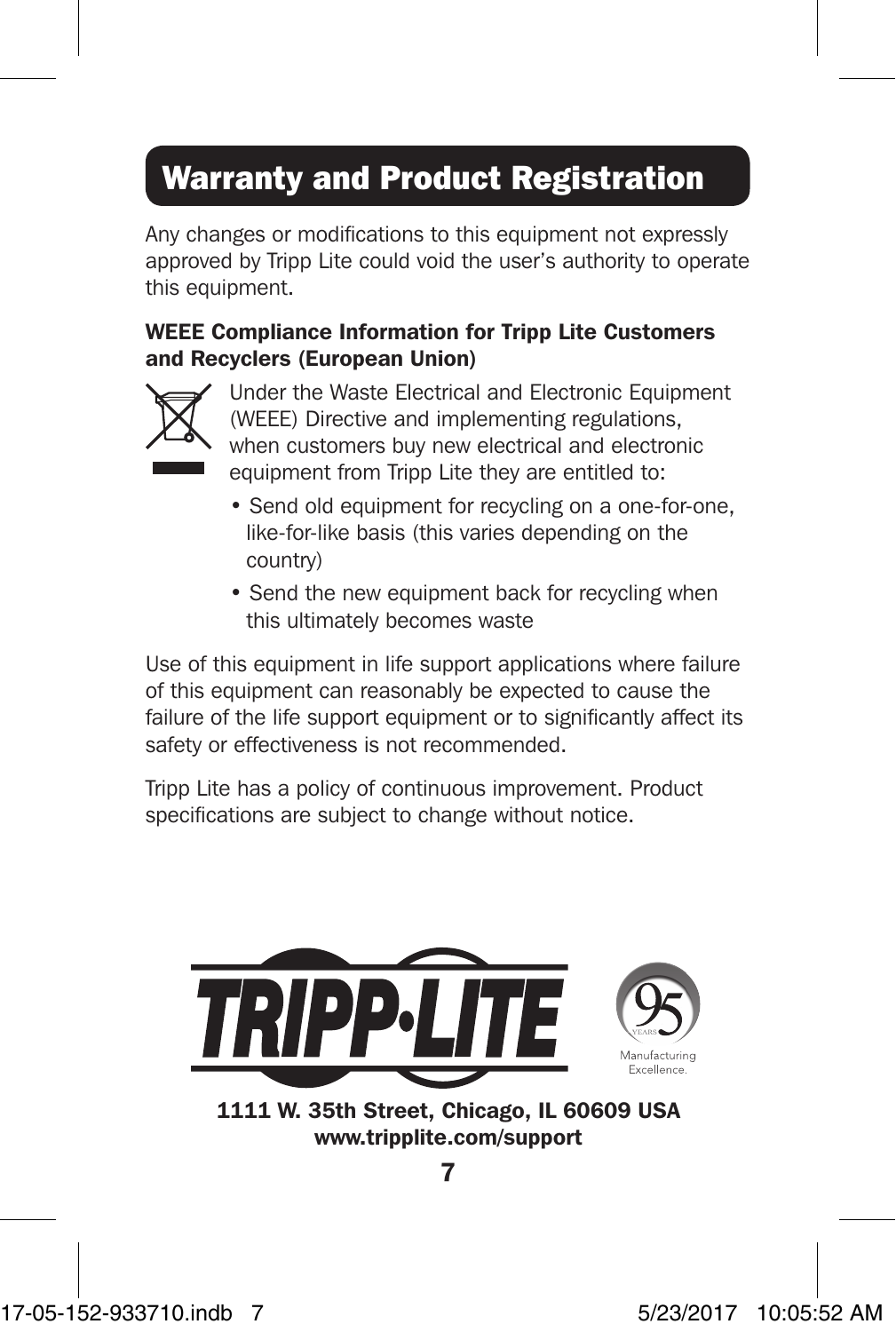# Guía de Inicio Rápido

# Adaptador de HDMI a VGA con Audio

## Modelo: P131-000-A

English 1 • Français 14 • **Русский** 20



1111 W. 35th Street, Chicago, IL 60609 EE. UU. www.tripplite.com/support

Copyright © 2017 Tripp Lite. Todos los derechos reservados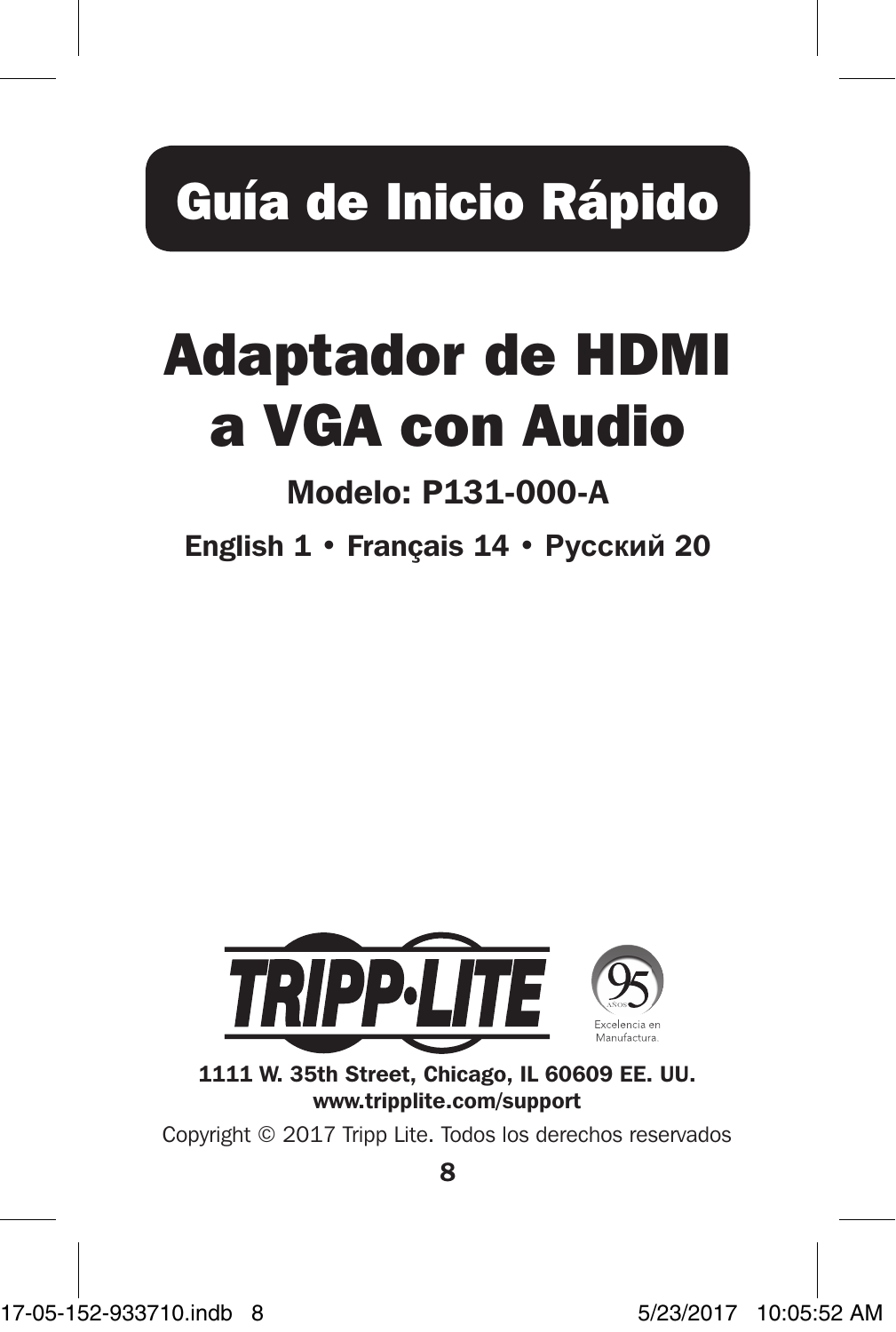## Características del Producto

- Conecte su dispositivo equipado con HDMI a una pantalla VGA con audio
- Suporta resoluciones de hasta 1920 x 1200 @ 60 Hz
- Alimentado por bus mediante HDMI, más un puerto USB Micro-B para cuando se necesite alimentación adicional.
- Compatible con HDCP 1.4 y HDMI 1.4
- Conectar y Usar—No requiere instalar software ni controladores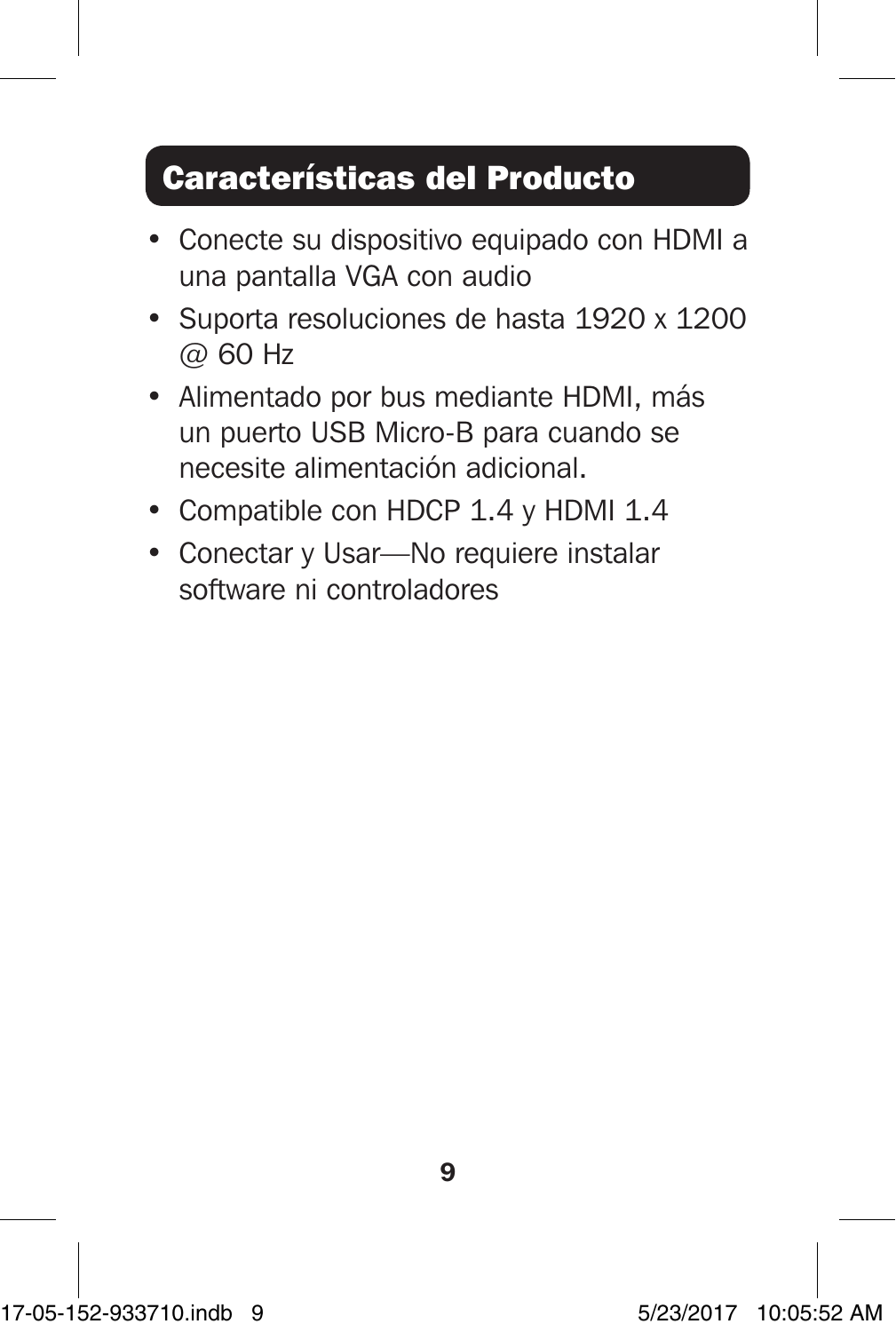## Instalación

*Nota: Asegúrese de que todos los dispositivos que está conectando estén apagados antes de la instalación.*

- 1 Conecte el conector HDMI a una fuente HDMI.
- 2 Conecte el cable VGA al puerto VGA del adaptador y a una pantalla VGA.
- 3 Conecte un cable de audio de 3.5 mm desde el enchufe de audio de la unidad al enchufe de entrada de audio en el monitor o bocinas.
- 4 Encienda los dispositivos conectados. Si la unidad no recibe una señal después de encender los dispositivos, conecte un cable USB desde el puerto USB Micro-B del adaptador al puerto USB-A en un cargador USB o fuente HDMI.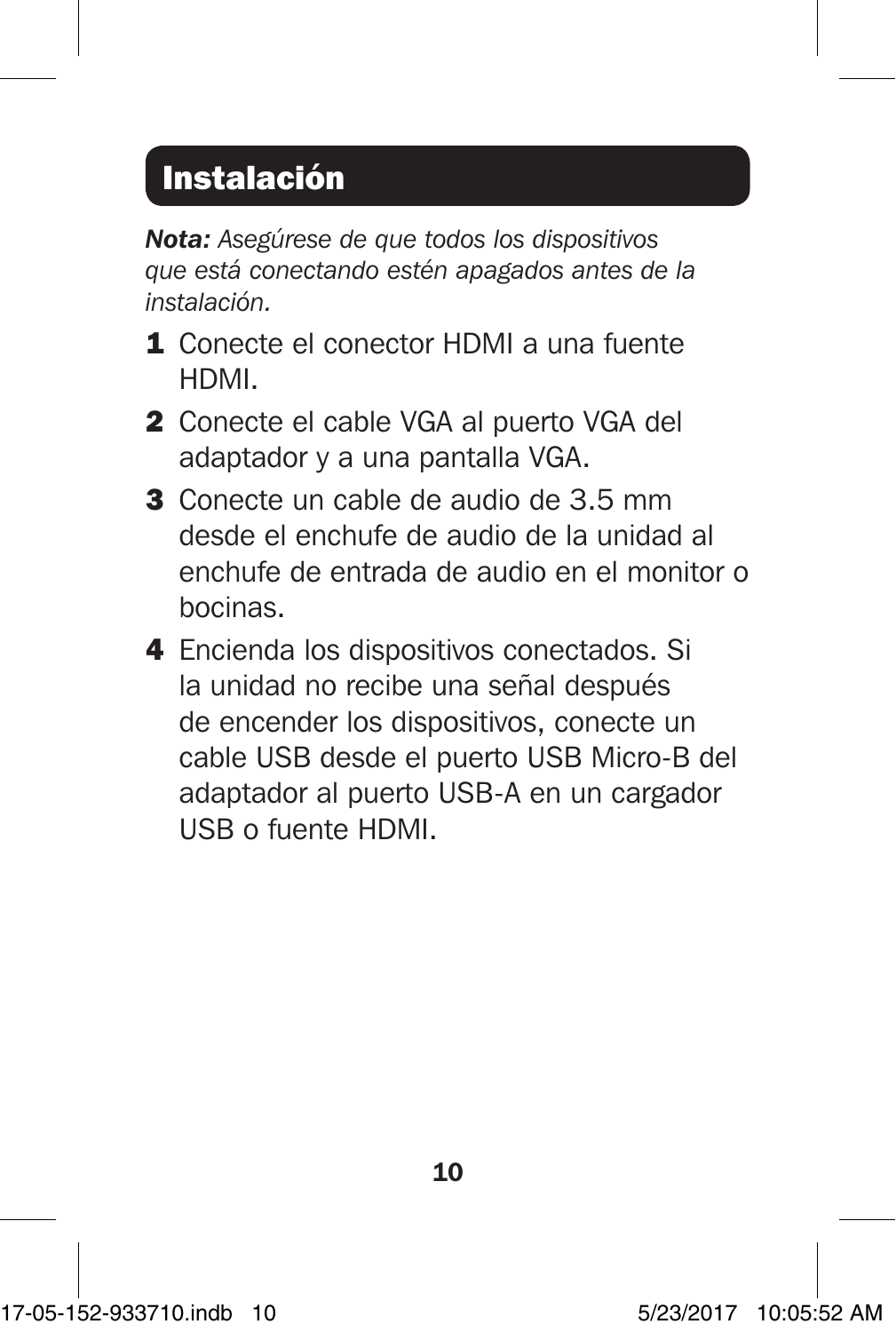## Especificaciones

| <b>Conectores</b> |                      |
|-------------------|----------------------|
| Entrada de Audio  | HDMI (Macho)         |
| y Video           |                      |
| Salida de Video   | HD15 (Hembra)        |
| Salida de Audio   | 3.5 mm (Hembra)      |
| USB (Energía)     | USB Micro-B (Hembra) |

| Ambiental      |                    |
|----------------|--------------------|
| Temperatura de | 0 °C a 40 °C       |
| Operación      | [32 °F a 104 °F]   |
| Temperatura de | $-15$ °C a 50 °C   |
| Almacenamiento | [5 °F a 122 °F]    |
| Humedad de     | De 0% a 85% de HR, |
| Almacenamiento | Sin Condensación   |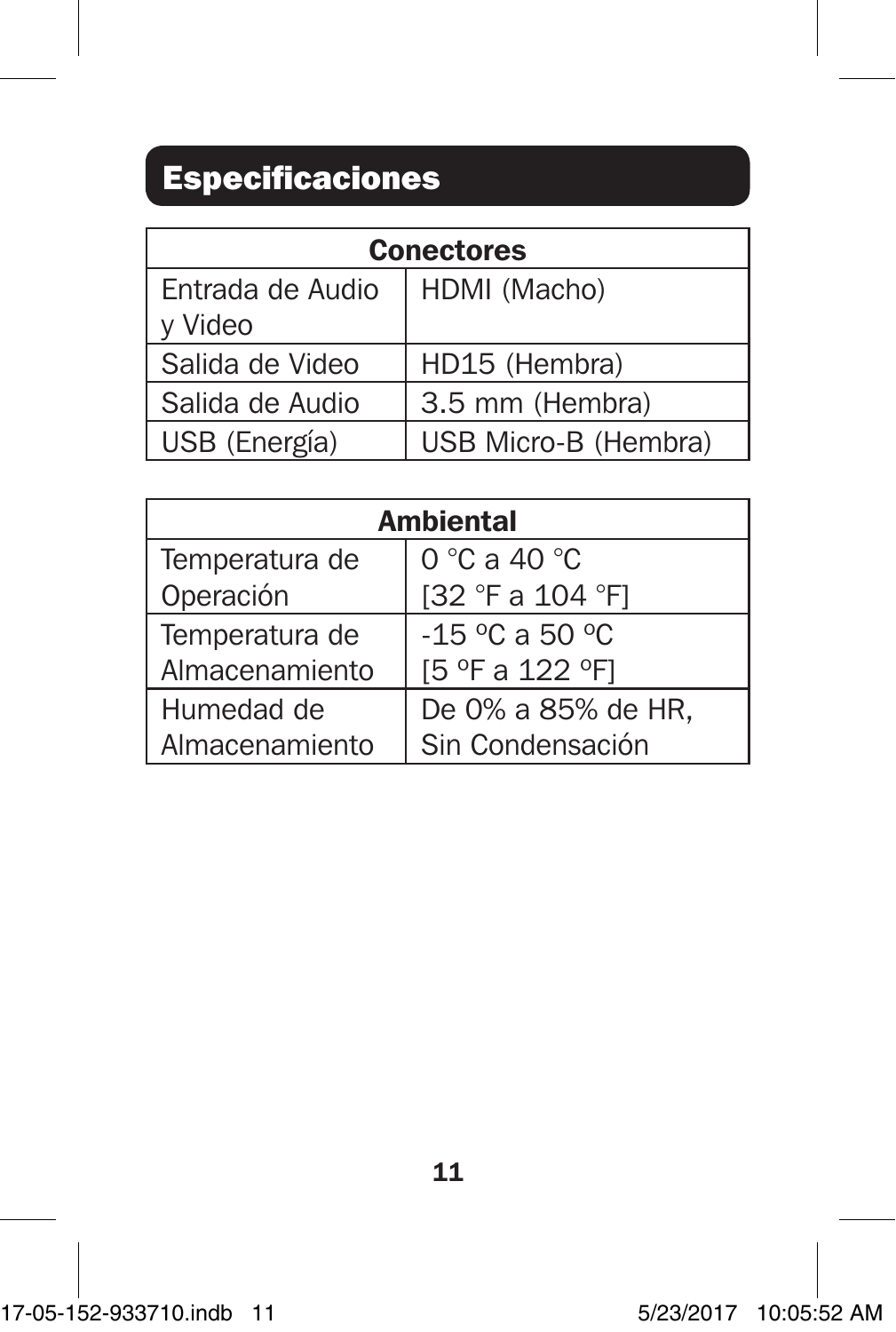### Garantía

#### Garantía limitada por 1 año

TRIPP LITE garantiza por un (1) año desde la fecha de compra inicial que este producto no tiene defectos de materiales ni de mano de obra. La obligación TRIPP LITE bajo esta garantía está limitada a la reparación o reemplazo (A su entera discreción) de cualquier producto defectuoso. Para obtener servicio bajo esta garantía, debe obtener un número de Autorización de Devolución de Mercancía (RMA) de TRIPP LITE o de un centro de servicio autorizado de TRIPP LITE. Los productos deben ser regresados a TRIPP LITE o a un centro de servicio autorizado de TRIPP LITE con los cargos de transporte prepagados y deben acompañarse con una breve descripción del problema y un comprobante de la fecha y el lugar de compra. Esta garantía no se aplica a equipos que hayan sido dañados por accidente, negligencia o mal uso, o hayan sido alterados o modificados de alguna manera.

EXCEPTO COMO SE INDICA EN EL PRESENTE, TRIPP LITE NO HACE GARANTÍAS EXPRESAS O IMPLÍCITAS, INCLUIDAS GARANTÍAS DE COMERCIABILIDAD Y ADECUACIÓN PARA UN PROPÓSITO PARTICULAR. Algunos estados no permiten la limitación o exclusión de garantías implícitas; por lo tanto, las limitaciones o exclusiones antes mencionadas pueden no aplicarse al comprador.

EXCEPTO COMO SE INDICA ANTERIORMENTE, EN NINGÚN CASO TRIPP LITE SERÁ RESPONSABLE POR DAÑOS DIRECTOS, INDIRECTOS, ESPECIALES, INCIDENTALES O CONSECUENTES QUE SURJAN DEL USO DE ESTE PRODUCTO, INCLUSO SI SE ADVIERTE SOBRE LA POSIBILIDAD DE TAL DAÑO. Específicamente, TRIPP LITE no es responsable por ningún costo, como pérdida de utilidades o ingresos, pérdida de equipos, pérdida del uso de equipos, pérdida de software, pérdida de datos, costos de sustituciones, reclamaciones de terceros o de cualquier otra forma.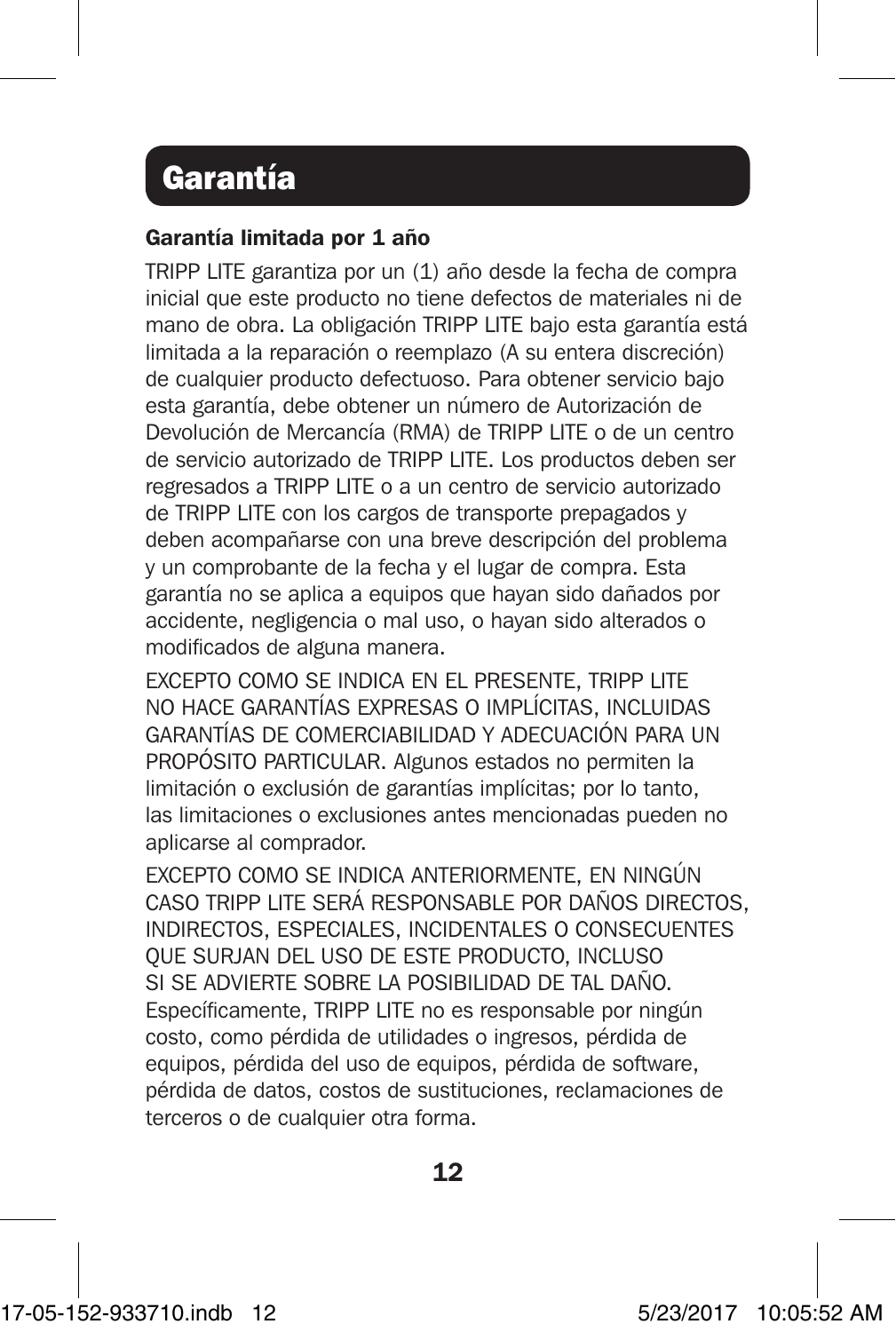## Garantía

### Información de Cumplimiento con WEEE para Clientes y Recicladores de Tripp Lite (Unión Europea)



Bajo la Directiva de Desechos de Equipos Eléctricos y Electrónicos (WEEE) [Waste Electrical and Electronic Equipment] y regulaciones aplicables, cuando los clientes adquieren un nuevo equipo eléctrico y electrónico de Tripp Lite están obligados a:

- Enviar el equipo viejo a reciclaje en una base de uno por uno, semejante por semejante (esto varía de un país a otro)
- Regresar el equipo nuevo para reciclaje una vez que finalmente sea un desecho

No se recomienda el uso de este equipo en aplicaciones de soporte de vida en donde razonablemente se pueda esperar que la falla de este equipo cause la falla del equipo de soporte de vida o afectar significativamente su seguridad o efectividad.

Tripp Lite tiene una política de mejora continua. Las especificaciones están sujetas a cambios sin previo aviso.



1111 W. 35th Street, Chicago, IL 60609 EE. UU. www.tripplite.com/support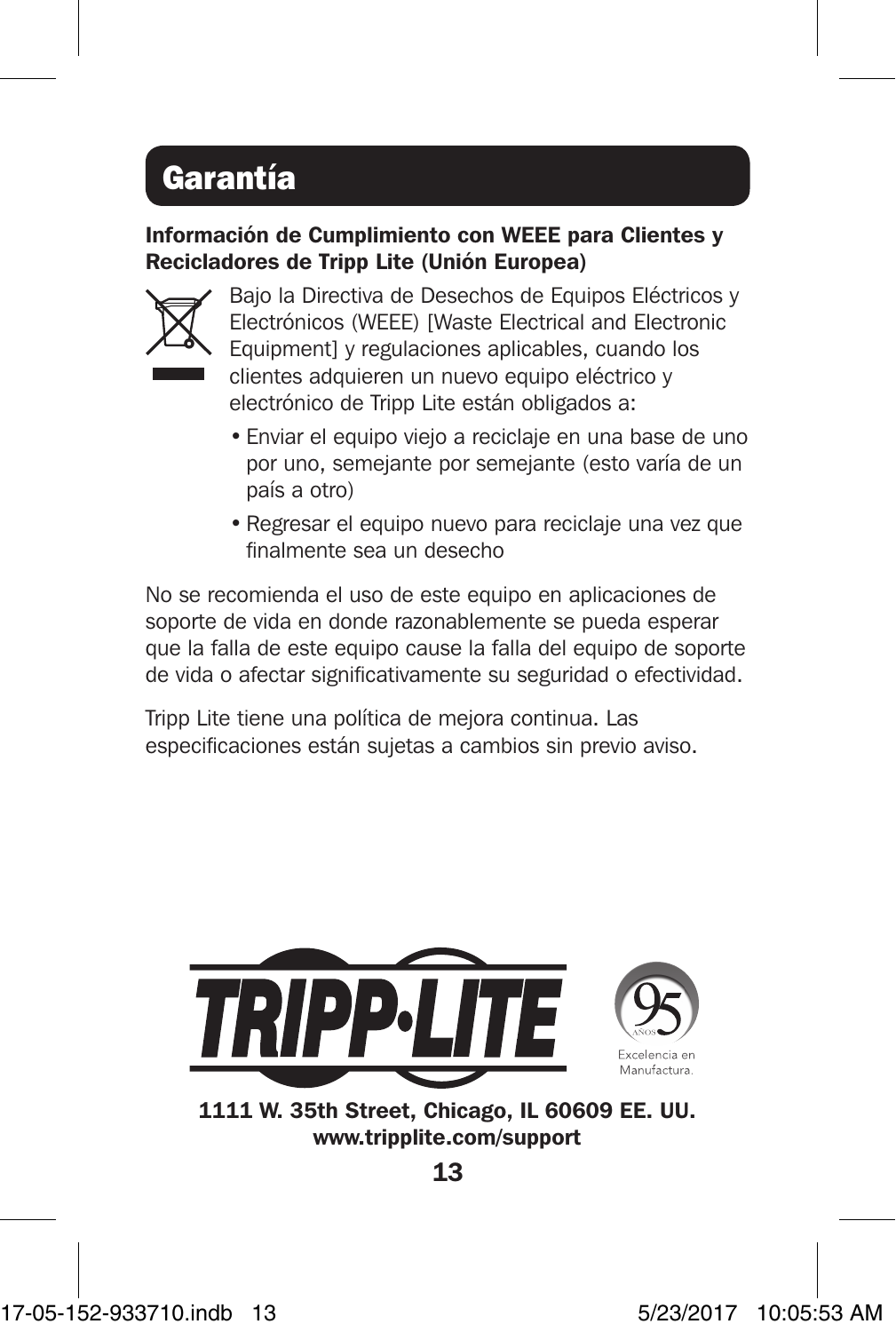## Guide de démarrage rapide

# Adaptateur de HDMI à VGA avec audio

## Modèle : P131-000-A

English 1 • Español 8 • **Русский** 20



1111 W. 35th Street, Chicago, IL 60609 États Unis www.tripplite.com/support

Droits d'auteur © 2017 Tripp Lite. Tous droits réservés.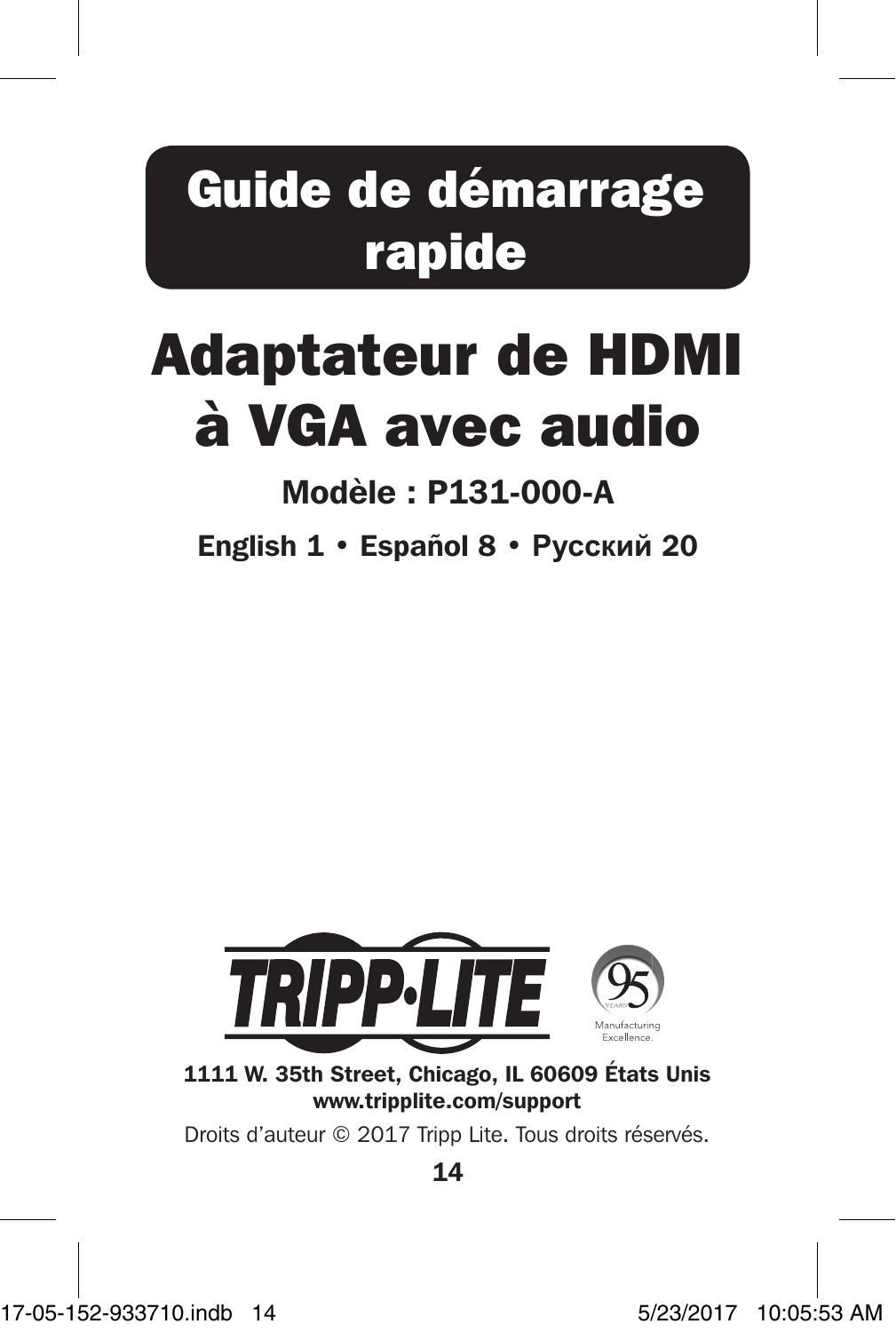## Caractéristiques du produit

- Raccorder l'appareil compatible HDMI à un écran VGA avec audio
- Prend en charge des résolutions allant jusqu'à 1 920 x 1 200 @ 60 Hz
- Alimenté par bus via HDMI, plus un port Micro-B USB si de l'alimentation supplémentaire est nécessaire
- Compatible HDCP 1.4 et HDMI 1.4
- Prêt à l'emploi; aucun logiciel ou lecteur à installer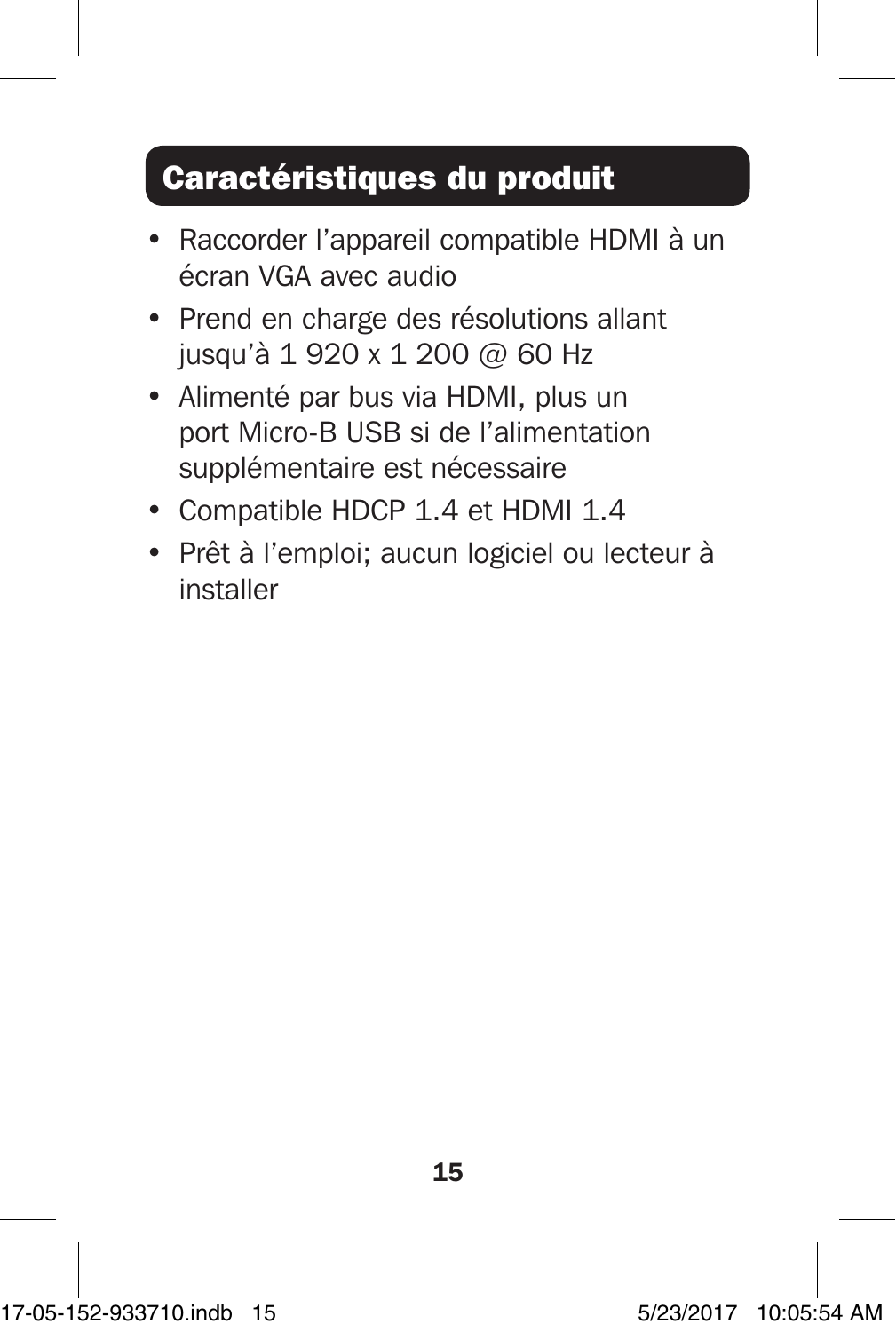## Installation

*Remarque : S'assurer que tous les appareils à être raccordés sont hors tension avant l'installation.*

- 1 Raccorder le connecteur HDMI à une source HDMI.
- 2 Raccorder le câble VGA au port VGA de l'adaptateur et à un écran VGA.
- 3 Raccorder un câble audio de 3,5 mm de la prise audio de l'appareil à la prise de l'entrée audio sur le moniteur ou les hautparleurs.
- 4 Mettre sous tension les appareils connectés. Si l'appareil ne reçoit pas de signal après avoir mis les appareils sous tension, raccorder un câble USB du port Micro-B de l'adaptateur au port USB-A sur un chargeur USB ou une source HDMI.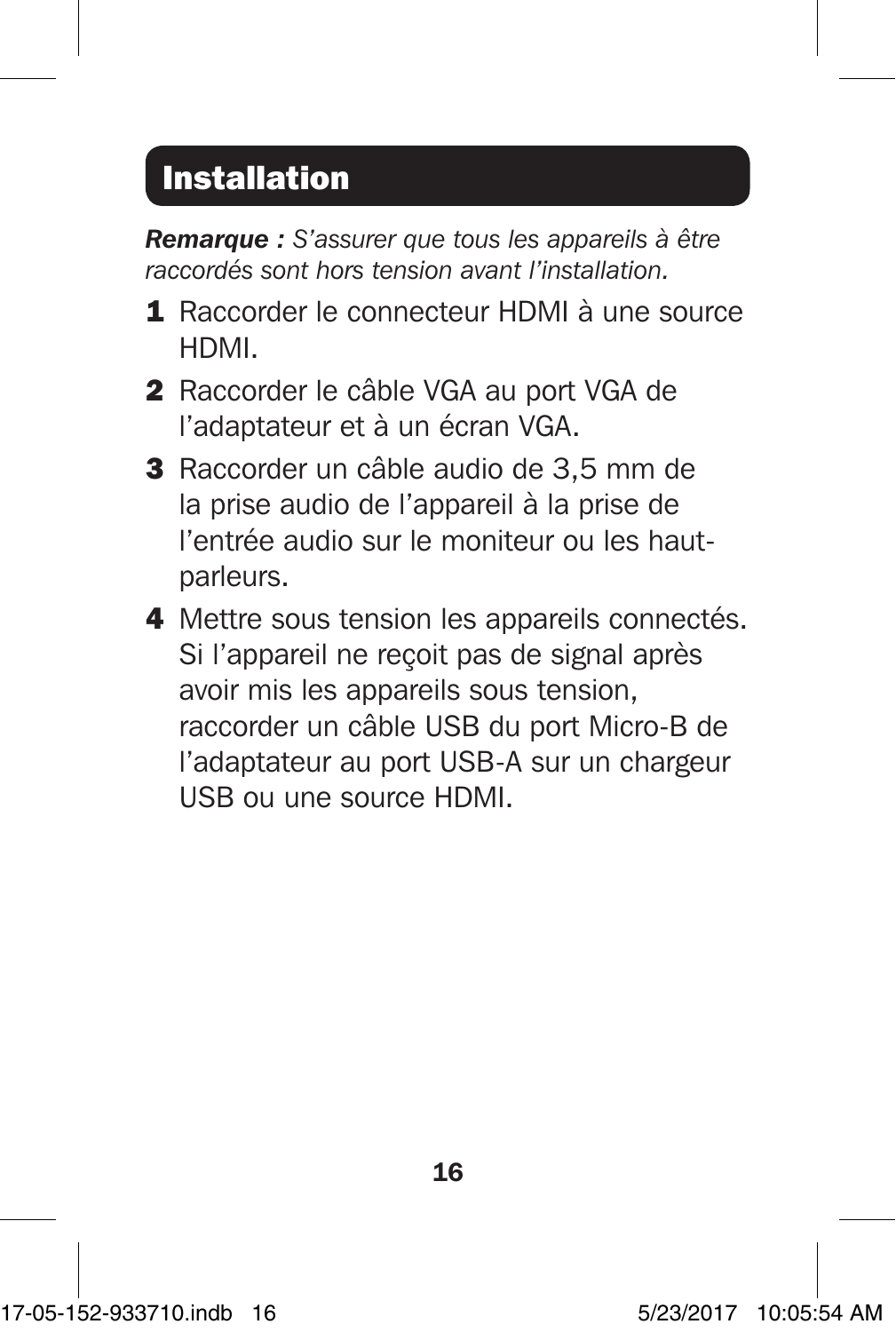## Caractéristiques techniques

| <b>Connecteurs</b> |                       |
|--------------------|-----------------------|
| Entrée audio/vidéo | HDMI (mâle)           |
| Sortie vidéo       | HD15 (femelle)        |
| Sortie audio       | 3,5 mm (femelle)      |
| USB (alimentation) | USB Micro-B (femelle) |

| <b>Écologique</b> |                     |
|-------------------|---------------------|
| Température de    | 0 à 40 $^{\circ}$ C |
| fonctionnement    | (32 à 104 °F)       |
| Température       | -15 à 50 °C         |
| d'entreposage     | (5 à 122 °F)        |
| Humidité          | 0 à 85 % HR,        |
| d'entreposage     | sans condensation   |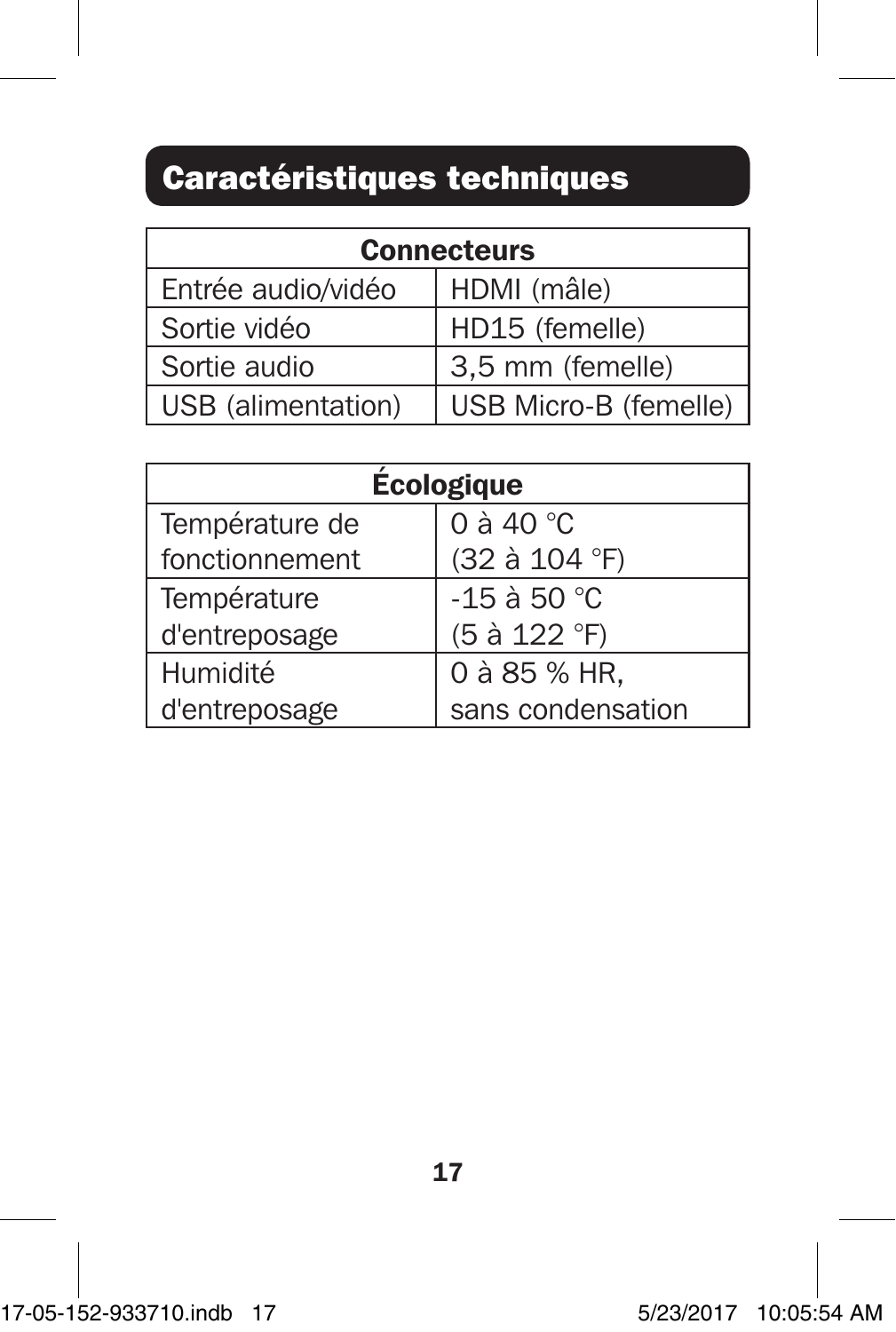### Garantie

#### Garantie limitée d'un (1) an

TRIPP LITE garantit que ses produits sont exempts de vices de matériaux et de fabrication pendant une période d'un (1) an à partir de la date d'achat initiale. La responsabilité de TRIPP LITE, en vertu de la présente garantie, se limite à la réparation ou au remplacement (à sa seule discrétion) de ces produits défectueux. Pour obtenir réparation sous cette garantie, vous devez obtenir un numéro d'autorisation de retour de matériel (« RMA ») auprès de TRIPP LITE ou d'un centre de réparation autorisé par TRIPP LITE. Les produits doivent être retournés à TRIPP LITE ou à un centre de réparation autorisé par TRIPP LITE en port prépayé et être accompagnés d'une brève description du problème et d'un justificatif de la date et du lieu d'achat. Cette garantie ne s'applique pas au matériel ayant été endommagé suite à un accident, à une négligence ou à une application abusive, ou ayant été altéré ou modifié d'une façon quelconque.

SAUF INDICATION CONTRAIRE DANS LES PRÉSENTES, TRIPP LITE N'ÉMET AUCUNE GARANTIE, EXPRESSE OU TACITE, Y COMPRIS DES GARANTIES DE QUALITÉ COMMERCIALE ET D'ADÉQUATION À UN USAGE PARTICULIER. Certains États n'autorisant pas la limitation ni l'exclusion de garanties tacites, les limitations ou exclusions susmentionnées peuvent ne pas s'appliquer à l'acheteur.

À L'EXCEPTION DES DISPOSITIONS CI-DESSUS, TRIPP LITE NE POURRA EN AUCUN CAS ÊTRE TENUE RESPONSABLE DE DOMMAGES DIRECTS, INDIRECTS, SPÉCIAUX, FORTUITS OU CONSÉCUTIFS RÉSULTANT DE L'UTILISATION DE CE PRODUIT, MÊME SI AYANT ÉTÉ AVISÉE DE L'ÉVENTUALITÉ DE TELS DOMMAGES. Plus précisément, TRIPP LITE ne pourra être tenue responsable de coûts, tels que perte de bénéfices ou de recettes, perte de matériel, impossibilité d'utilisation du matériel, perte de logiciel, perte de données, frais de produits de remplacement, réclamations d'un tiers ou autres.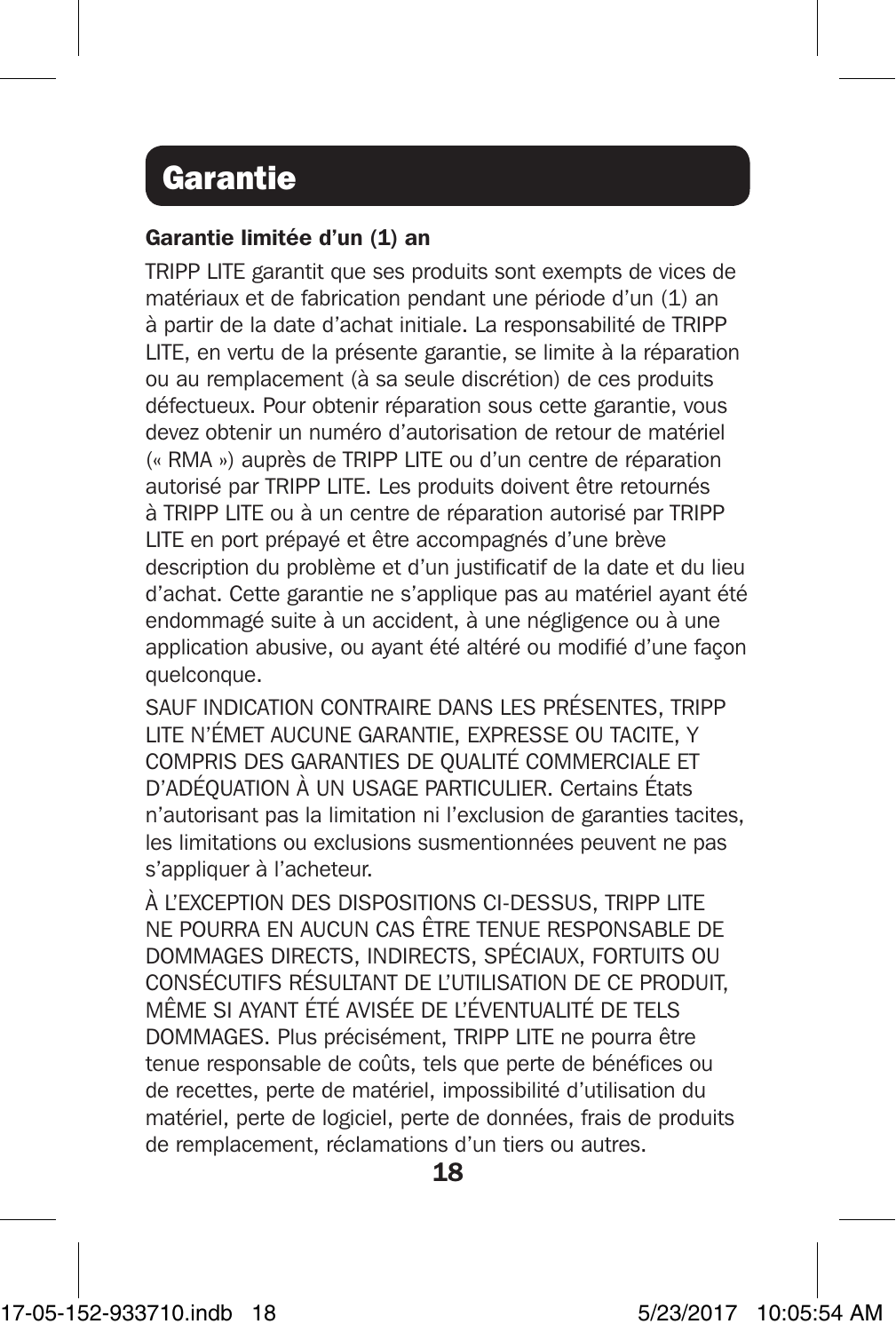## Garantie

Renseignements sur la conformité à la directive DEEE pour les clients de Tripp Lite et les recycleurs (Union européenne)



En vertu de la directive et des règlements d'application relatifs aux déchets d'équipements électriques et électroniques (DEEE), lorsque des clients achètent de l'équipement électrique et électronique neuf de Tripp Lite, ils ont droit :

- •D'envoyer l'équipement usagé au recyclage pourvu qu'il remplace un équipement équivalent (cela varie selon les pays)
- •De retourner le nouvel équipement afin qu'il soit recyclé à la fin de sa vie utile.

Il n'est pas recommandé d'utiliser cet équipement pour des appareils de survie où une défaillance de cet équipement peut, selon toute vraisemblance, entraîner la défaillance de l'appareil de maintien de la vie ou affecter de façon majeure sa sécurité ou son efficacité.

La politique de Tripp Lite en est une d'amélioration continue. Les caractéristiques techniques sont sujettes à changement sans préavis.



1111 W. 35th Street, Chicago, IL 60609 États Unis www.tripplite.com/support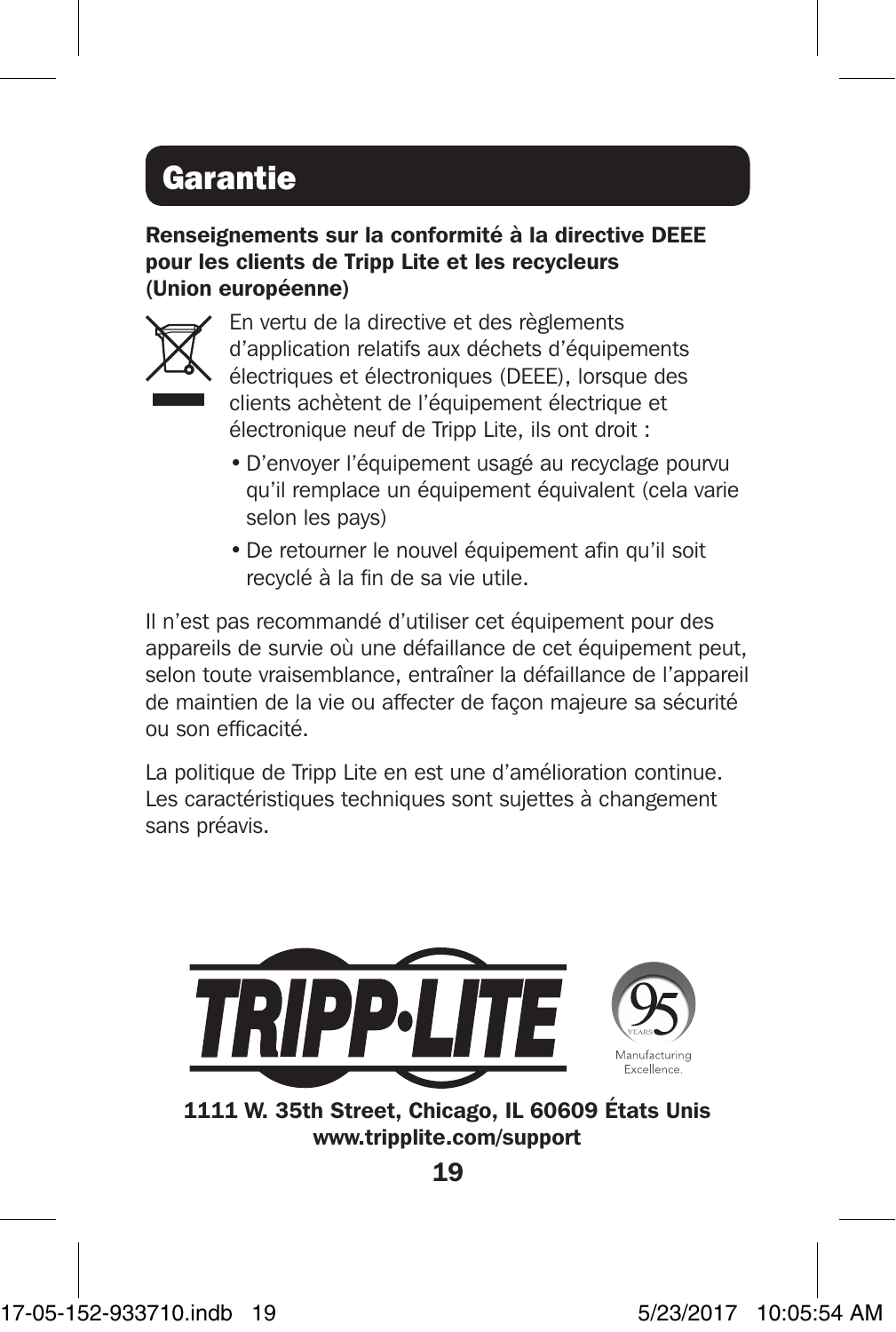## Краткое руководство пользователя

# Переходник HDMI-VGA с

## аудиоразъемом

## **Модель: P131-000-A**

English 1 • Español 8 • Français 14



1111 W. 35th Street, Chicago, IL 60609 USA www.tripplite.com/support

Охраняется авторским правом © 2017 Tripp Lite. Перепечатка запрещается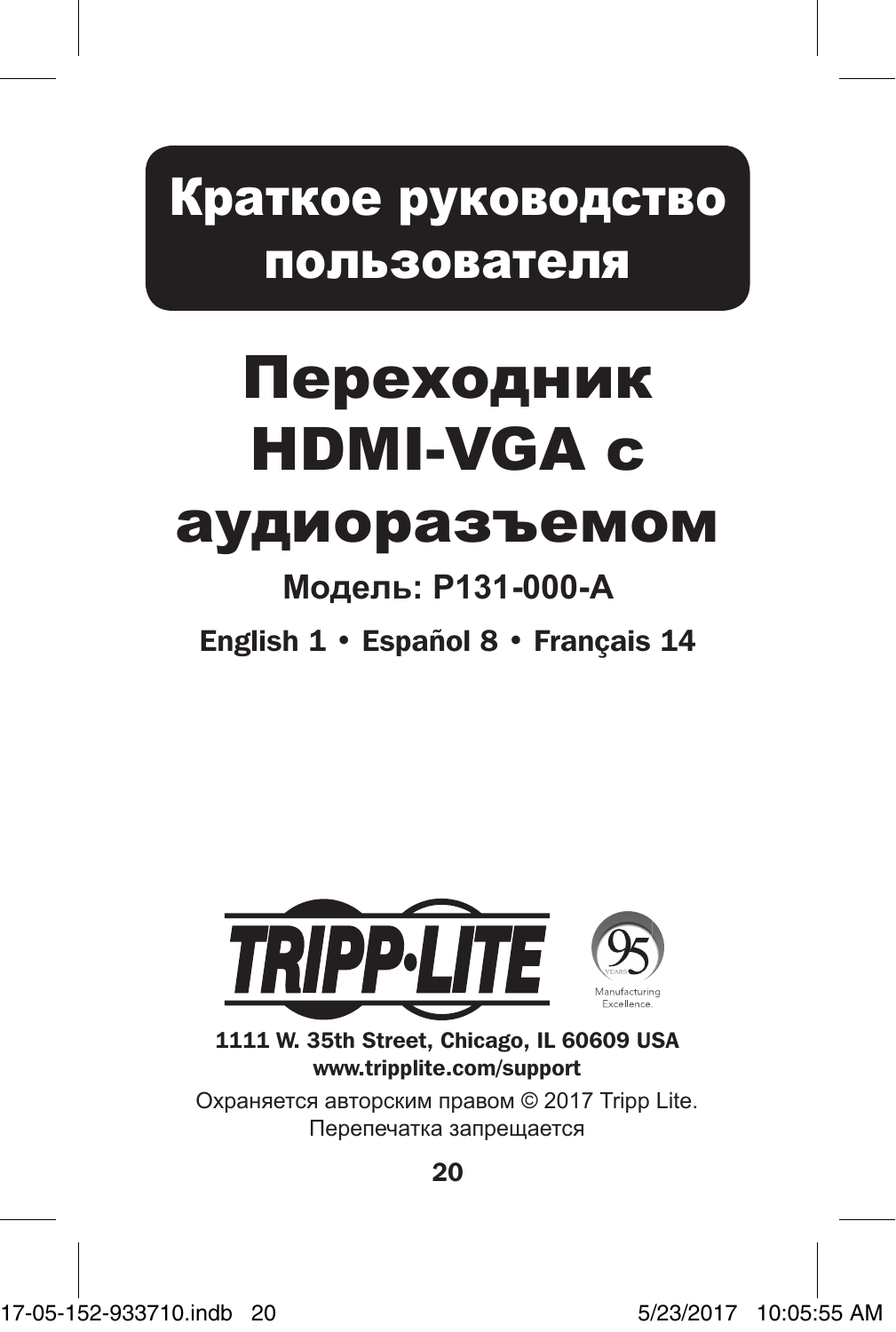## Характеристики продукта

- Возможность подключения устройства с поддержкой стандарта HDMI к VGAдисплею с аудиоразъемом
- Поддержка видеоразрешений до 1920 x 1080 при частоте 60 Гц
- Питание от шины через разъем HDMI; при необходимости дополнительного питания может использоваться порт USB Micro-B
- Совместимость со стандартами HDCP 1.4 и HDMI 1.4
- Подключение по технологии Plug-andplay без необходимости установки какого-либо программного обеспечения или драйверов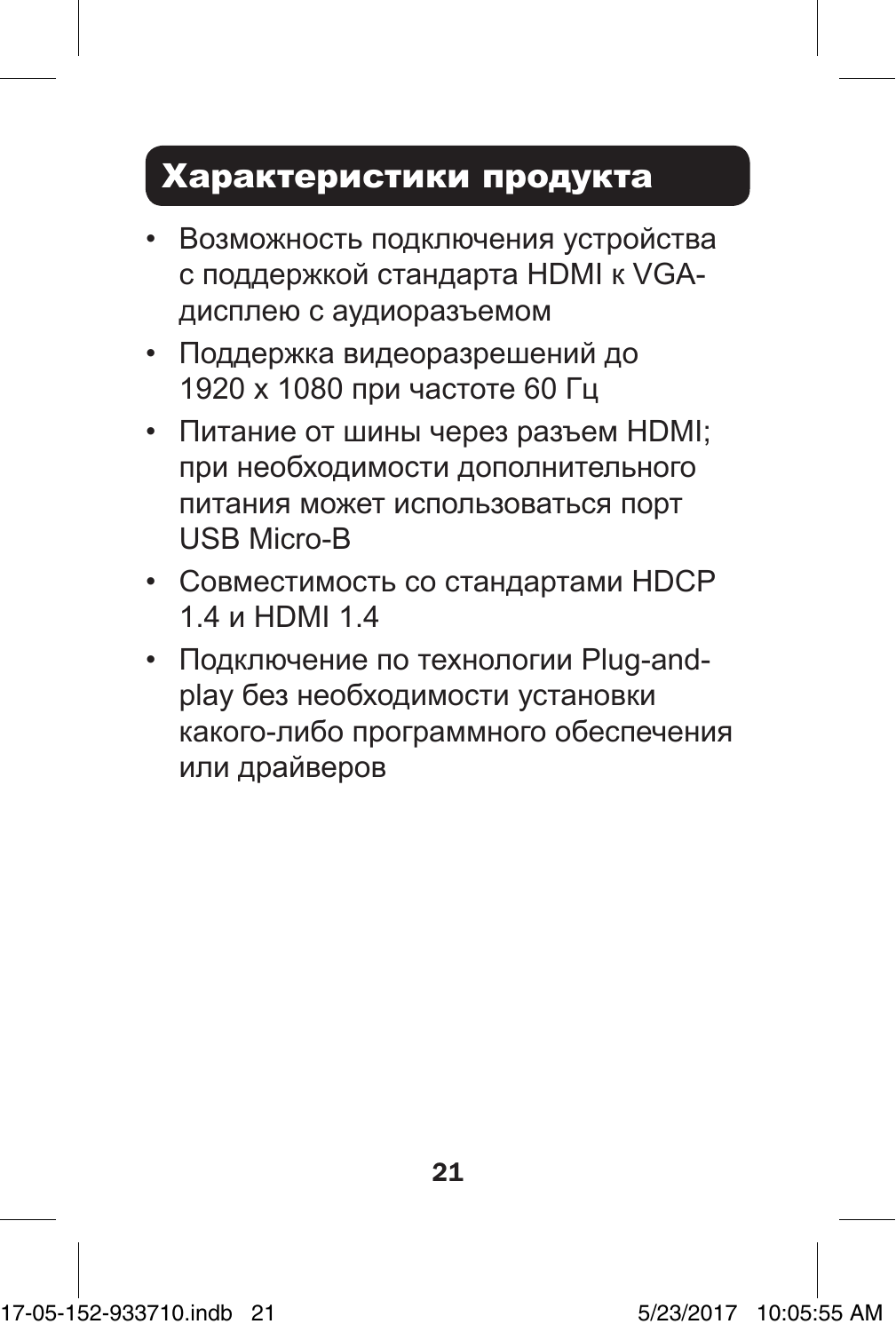## Установка

**Примечание.** Перед установкой все подключаемые устройства должны быть обесточены.

- 1 Подключите разъем HDMI к источнику HDMI-сигнала.
- 2 Подключите VGA-кабель к VGA-порту переходника и VGA-дисплею.
- 3 Соедините аудиоразъем модуля со входным аудиоразъемом монитора или акустической системы через аудиокабель с разъемами 3,5 мм.
- 4 Подайте электропитание на подключенные устройства. В случае отсутствия сигнала после включения питания соедините порт Micro-B переходника с портом USB-А зарядного устройства USB или источника HDMIсигнала при помощи USB-кабеля.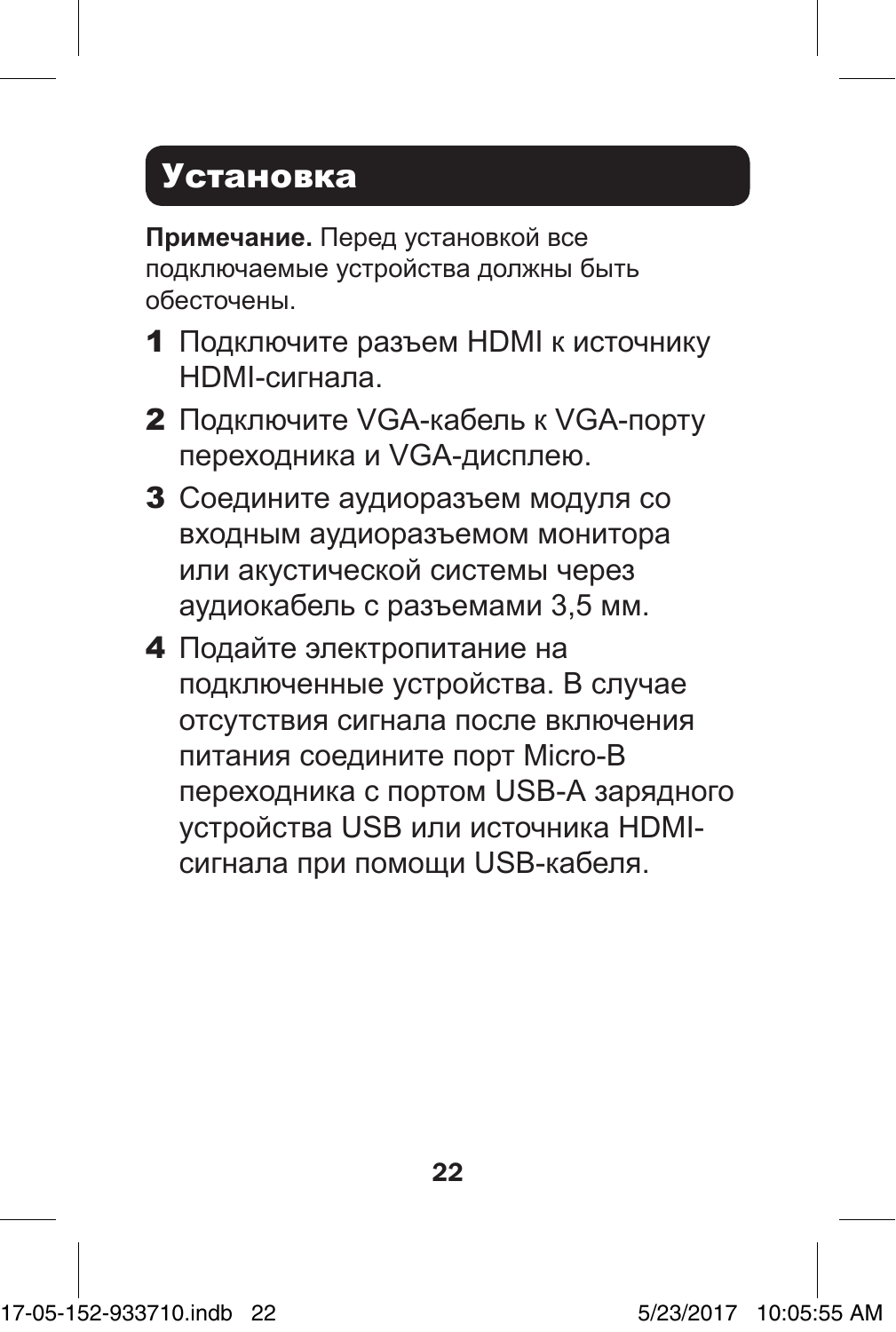## Технические характеристики

| Разъемы          |                         |
|------------------|-------------------------|
| Аудио-/видеовход | <b>НDMI</b> (штекерный) |
| Видеовыход       | НD15 (гнездовой)        |
| Аудиовыход       | 3,5 мм (гнездовой)      |
| USB (питание)    | <b>USB Micro-B</b>      |
|                  | (гнездовой)             |

| Условия эксплуатации |                |
|----------------------|----------------|
| Диапазон рабочих     | От 0 до 40°С   |
| температур           |                |
| Диапазон             | От -15 до 50°С |
| температур           |                |
| хранения             |                |
| Диапазон             | Относительная  |
| влажности при        | влажность от   |
| хранении             | 0 до 85%, без  |
|                      | образования    |
|                      | конденсата     |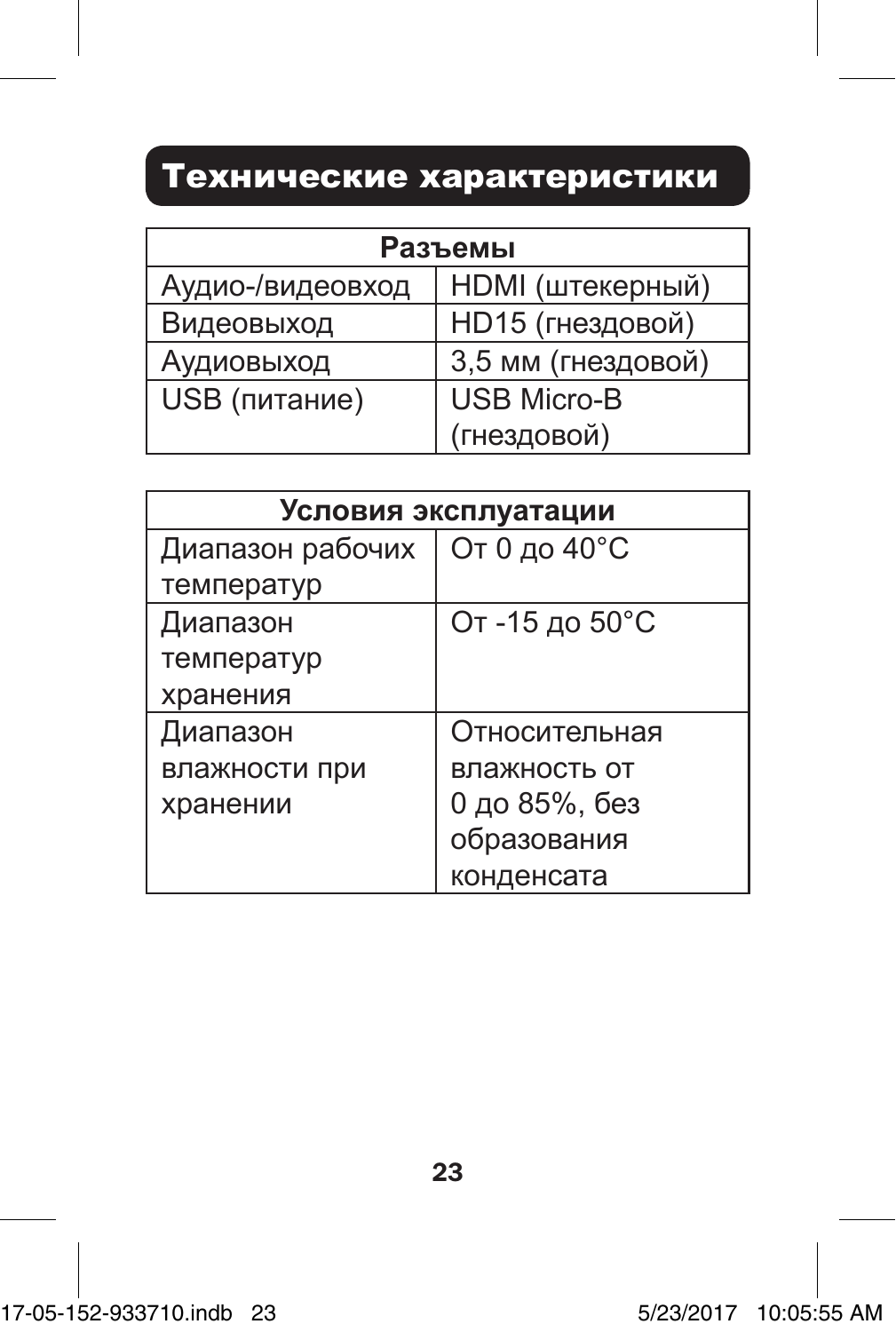### Гарантийные обязательства

#### **Ограниченная гарантия 1 год**

Компания TRIPP LITE гарантирует отсутствие дефектов материалов и изготовления в течение одного (1) года с момента первоначальной покупки. Обязательства компании TRIPP LITE по настоящей гарантии ограничиваются ремонтом или заменой (по ее единоличному усмотрению) любых таких дефектных изделий. Для получения услуг по данной гарантии необходимо получить номер Returned Material Authorization (RMA - разрешение на возврат материалов) от компании TRIPP LITE или ее авторизованного сервисного центра. Изделия должны быть возвращены в компанию TRIPP LITE или авторизованный сервисный центр TRIPP LITE с предоплатой транспортных расходов и сопровождаться кратким описанием возникшей проблемы и документом, подтверждающим дату и место его приобретения. Действие настоящей гарантии не распространяется на оборудование, поврежденное в результате аварии, небрежного обращения или неправильного использования, а также видоизмененное каким бы то ни было образом.

ЗА ИСКЛЮЧЕНИЕМ ПРЕДУСМОТРЕННЫХ ЗДЕСЬ СЛУЧАЕВ КОМПАНИЯ TRIPP LITE НЕ ПРЕДОСТАВЛЯЕТ КАКИХ-ЛИБО ЯВНЫХ ИЛИ ПОДРАЗУМЕВАЕМЫХ ГАРАНТИЙ, ВКЛЮЧАЯ ГАРАНТИИ КОММЕРЧЕСКОЙ ПРИГОДНОСТИ И ПРИГОДНОСТИ ДЛЯ КАКОЙ-ЛИБО КОНКРЕТНОЙ ЦЕЛИ. В некоторых штатах/государствах ограничение или исключение подразумеваемых гарантий не допускается; следовательно, вышеуказанное( ые) ограничение(-я) или исключение(-я) могут не распространяться на покупателя.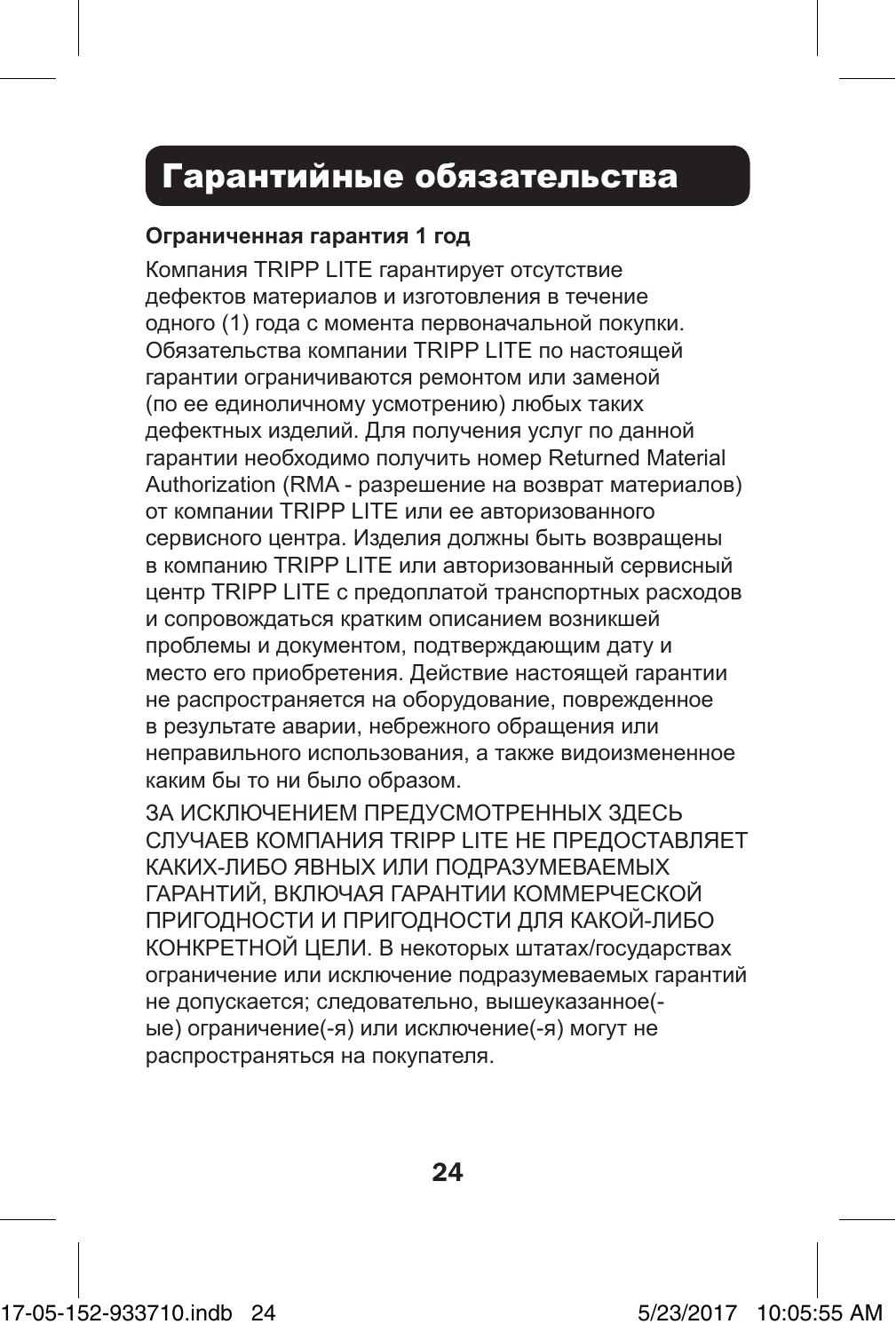### Гарантийные обязательства

ЗА ИСКЛЮЧЕНИЕМ ПРЕДУСМОТРЕННЫХ ВЫШЕ СЛУЧАЕВ КОМПАНИЯ TRIPP LITE НИ ПРИ КАКИХ ОБСТОЯТЕЛЬСТВАХ НЕ НЕСЕТ ОТВЕТСТВЕННОСТИ ЗА ПРЯМЫЕ, КОСВЕННЫЕ, СЛУЧАЙНЫЕ ИЛИ ПОБОЧНЫЕ УБЫТКИ ЛИБО УБЫТКИ, ОПРЕДЕЛЯЕМЫЕ ОСОБЫМИ ОБСТОЯТЕЛЬСТВАМИ, ВОЗНИКАЮЩИЕ В СВЯЗИ С ИСПОЛЬЗОВАНИЕМ ДАННОГО ИЗДЕЛИЯ, ДАЖЕ В СЛУЧАЕ ЕЕ ИНФОРМИРОВАНИЯ О ВОЗМОЖНОСТИ НАСТУПЛЕНИЯ ТАКИХ УБЫТКОВ. В частности, компания TRIPP LITE не несет ответственности за какие-либо издержки, такие как упущенные прибыли или доходы, потеря оборудования, потеря возможности использования оборудования, потеря программного обеспечения, потеря данных, расходы на заменители, урегулирование претензий третьих лиц и пр.